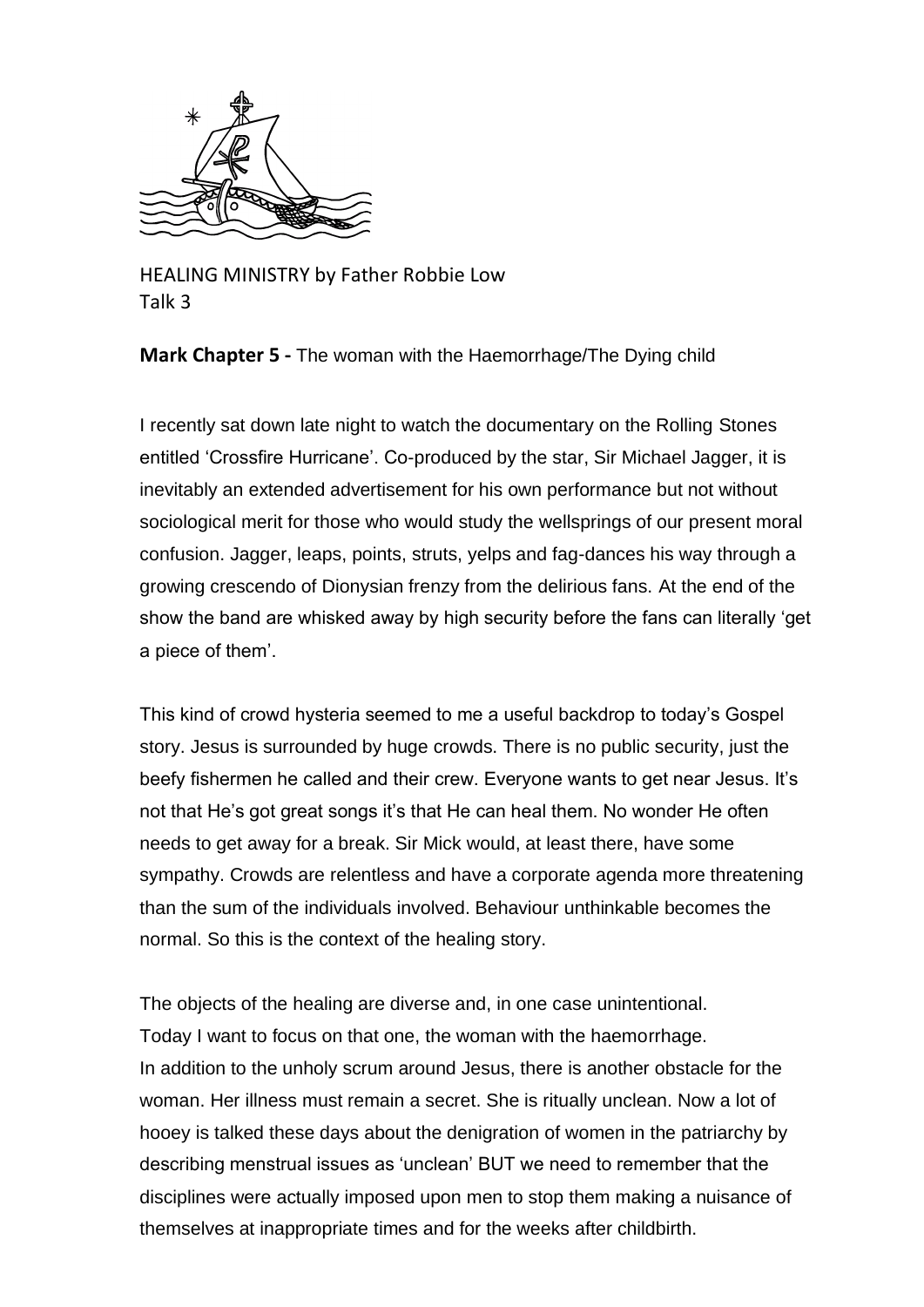They were a protection for women. 'Unclean' means 'out of bounds'.

Nevertheless, here we are. She is not to know that Jesus reaches out to the ultimate socially unclean, the lepers. She just has to disguise her secret and hope to touch Him.

Two things here then for us. One is that we know that many people are shy about their infirmities. For example men seldom advertise genital dysfunction even to their closest buddies. Women do not volunteer, at least in mixed company, to unburden about irregular cycles, miscarriages, abortions etc. For many people all their medical issues are total no-go areas.

I take part in a regular review of my Parkinson's. One of the questions is, 'Do you feel embarrassed about people knowing?' My answer is always, 'NO'. I would like to have a badge that says, 'I'm not drunk, I've got Parkinsons'. Once people know they are fantastically helpful.

You may find, in healing ministry, that people will not want to disclose too much. That's Ok. It's a help if they do but it's not disastrous if they don't. You may also be surprised to find that the secret seeker may have more faith than you. The haemorrhaging woman is certain that if she can just touch the hem of Jesus robe, such is His power, that she will be healed. She wants to remain anonymous. This belief is echoed in Matthew 14v36 where the sick want to touch the hem of His garment and are healed. This gives us an insight into the value of relics – the things that have touched or been part of holy people contain a Christian charge. Those of you who have been to a YOUTH 2000 healing service will be familiar with the priest, in humeral veil, proceeding slowly along the altar rail, Blessed Sacrament in hand and stopping at each person so they can hold the sacrament veil and pray for the sick person. (This is a way of praying that we shall return to.) We touch with intent. So this woman touches with intent, with prayer, with a desperate and longing heart. When Jesus asks, 'Who touched me?' The disciples cry, 'Lord everybody touched you'. But Jesus knows the difference between the surging scrum and the praying hand. The woman is forced to confess her 'shameful secret'. Shameful on two counts now. One because she has to confess endangering the ritual purity of the Lord and two because she has drawn power